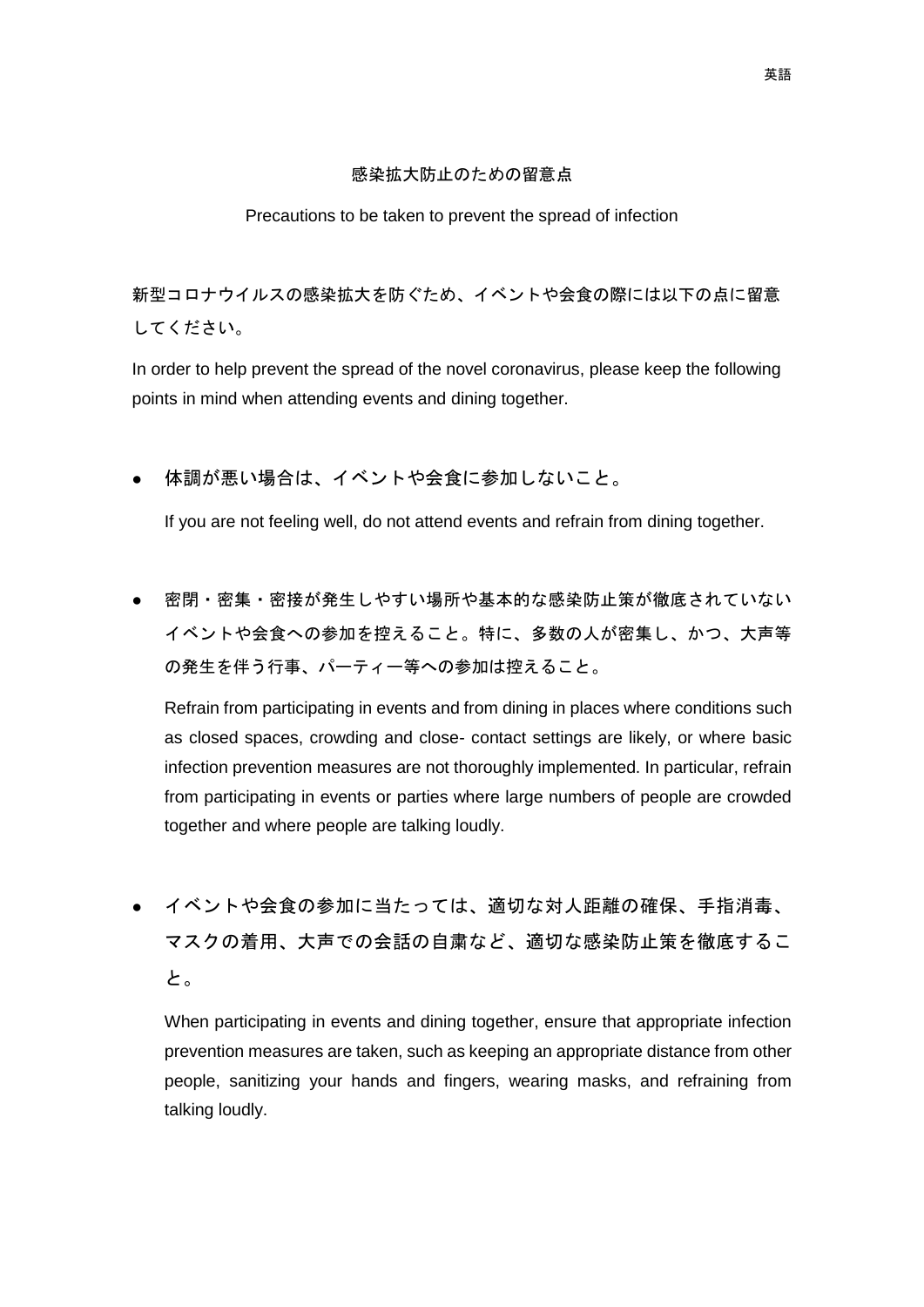● 街頭や飲食店での大量または深夜にわたる飲酒や、飲酒しての行事への参加は、 その行事の宗教的・文化的特性を踏まえつつ、なるべく自粛すること。

Refrain as much as possible from participating in events on the streets or in restaurants that involve consuming alcohol in larger quantities or late at night, while taking into consideration the religious and cultural characteristics of such events.

● 必要に応じて、家族で自宅で過ごす、オンラインのイベントに参加するなどの新 しい楽しみ方を検討すること。

Consider new ways of enjoying yourself, such as spending time at home with your family or participating in online events, depending on your needs.

● 新型コロナウイルス感染症に感染したと疑われる場合で、医療機関への受診等に 関して疑問等がある場合には、居住する自治体の相談窓口等に電話すること。

If you are suspecting that you have been infected with the novel coronavirus and have questions about receiving a medical examination, etc., call the consultation service of the local government in the area where you live.

### 電話相談窓口

Telephone Consultation Service

○ 各都道府県の相談窓口(医療機関への受診に関する疑問) Consultation services in each prefecture (for questions about receiving medical examinations)

- ・やさしいにほんご (Plain Japanese) : https://www.covid19-info.jp/area-jp.html
- ・English:<https://www.covid19-info.jp/area-en.html>
- ・Português (Portuguese) :<https://www.covid19-info.jp/area-pt.html>
- 简体中文 (Simplified Chinese) : <https://www.covid19-info.jp/area-cs.html>
- ・繁体中文 (Traditional Chinese) : https://www.covid19-info.jp/area-ct.html
- ・한국 (Korean) :<https://www.covid19-info.jp/area-kr.html>

# ○ 厚生労働省電話相談窓口(発生状況、全般に関する疑問)

Ministry of Health, Labour and Welfare, Telephone Consultation Service (for questions about outbreaks and general information)

# ・電話番号

Telephone Number: 0120-565-653 (9:00–21:00)